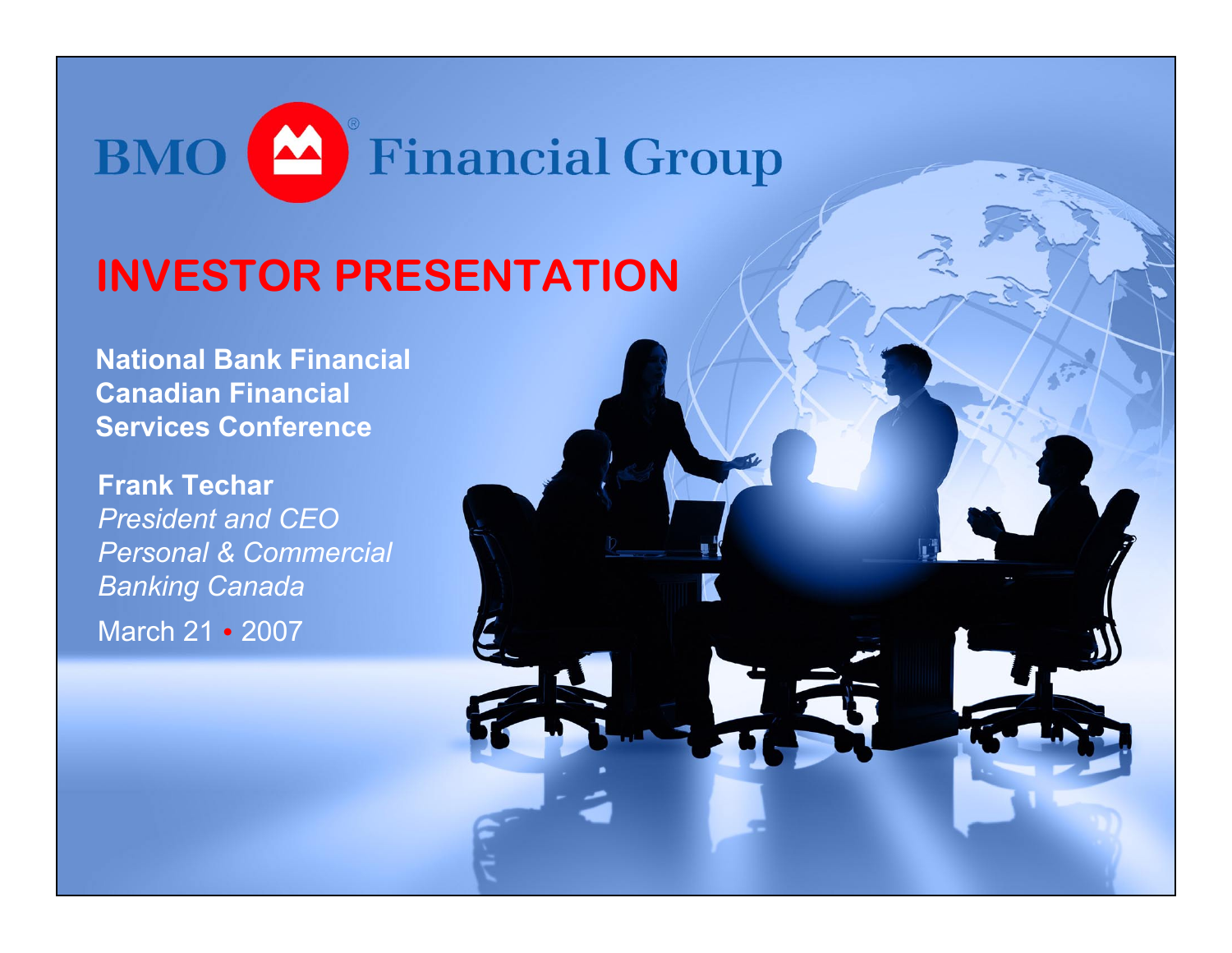

#### **FORWARD LOOKING STATEMENTS**

#### **CAUTION REGARDING FORWARD-LOOKING STATEMENTS**

Bank of Montreal's public communications often include written or oral forward-looking statements. Statements of this type are included in this document, and may be included in other filings with Canadian securities regulators or the U.S. Securities and Exchange Commission, or in other communications. All such statements are made pursuant to the 'safe harbor' provisions of, and are intended to be forward-looking statements under, the United States Private Securities Litigation Reform Act of 1995 and any applicable Canadian securities legislation. Forward-looking statements may involve, but are not limited to, comments with respect to our objectives and priorities for 2007 and beyond, our strategies or future actions, our targets, expectations for our financial condition or share price, and the results of or outlook for our operations or for the Canadian and U.S. economies.

By their nature, forward-looking statements require us to make assumptions and are subject to inherent risks and uncertainties. There is significant risk that predictions, forecasts, conclusions or projections will not prove to be accurate, that our assumptions may not be correct and that actual results may differ materially from such predictions, forecasts, conclusions or projections. We caution readers of this document not to place undue reliance on our forward-looking statements as a number of factors could cause actual future results, conditions, actions or events to differ materially from the targets, expectations, estimates or intentions expressed in the forward-looking statements.

The future outcomes that relate to forward-looking statements may be influenced by many factors, including but not limited to: general economic conditions in the countries in which we operate; interest rate and currency value fluctuations; changes in monetary policy; the degree of competition in the geographic and business areas in which we operate; changes in laws; judicial or regulatory proceedings; the accuracy and completeness of the information we obtain with respect to our customers and counterparties; our ability to execute our strategic plans and to complete and integrate acquisitions; critical accounting estimates; operational and infrastructure risks; general political conditions; global capital market activities; the possible effects on our business of war or terrorist activities; disease or illness that impacts on local, national or international economies; disruptions to public infrastructure, such as transportation, communications, power or water supply; and technological changes.

We caution that the foregoing list is not exhaustive of all possible factors. Other factors could adversely affect our results. For more information, please see the discussion on pages 28 and 29 of BMO's 2006 Annual Report, which outlines in detail certain key factors that may affect BMO's future results. When relying on forward-looking statements to make decisions with respect to Bank of Montreal, investors and others should carefully consider these factors, as well as other uncertainties and potential events, and the inherent uncertainty of forward-looking statements. Bank of Montreal does not undertake to update any forward-looking statement, whether written or oral, that may be made, from time to time, by the organization or on its behalf.

Assumptions about the performance of the Canadian and U.S. economies in 2007 and how that will affect our businesses were material factors we considered when setting our strategic priorities and objectives and in determining our financial targets, including provisions for credit losses. Key assumptions included that the Canadian and U.S. economies would expand at a moderate pace in 2007 and that inflation would remain low. We also assumed that interest rates in 2007 would remain little changed in Canada but decline in the United States and that the Canadian dollar would hold onto its value relative to the U.S. dollar. Although the U.S. dollar strengthened relative to the Canadian dollar in the first quarter, we believe that our other assumptions are valid. We have continued to rely upon those assumptions and the views outlined in the following Economic Outlook in considering our ability to achieve our 2007 targets. In determining our expectations for economic growth, both broadly and in the financial services sector, we primarily consider historical economic data provided by the Canadian and U.S. governments and their agencies. Tax laws in the countries in which we operate, primarily Canada and the United States, are material factors we consider when determining our sustainable effective tax rate.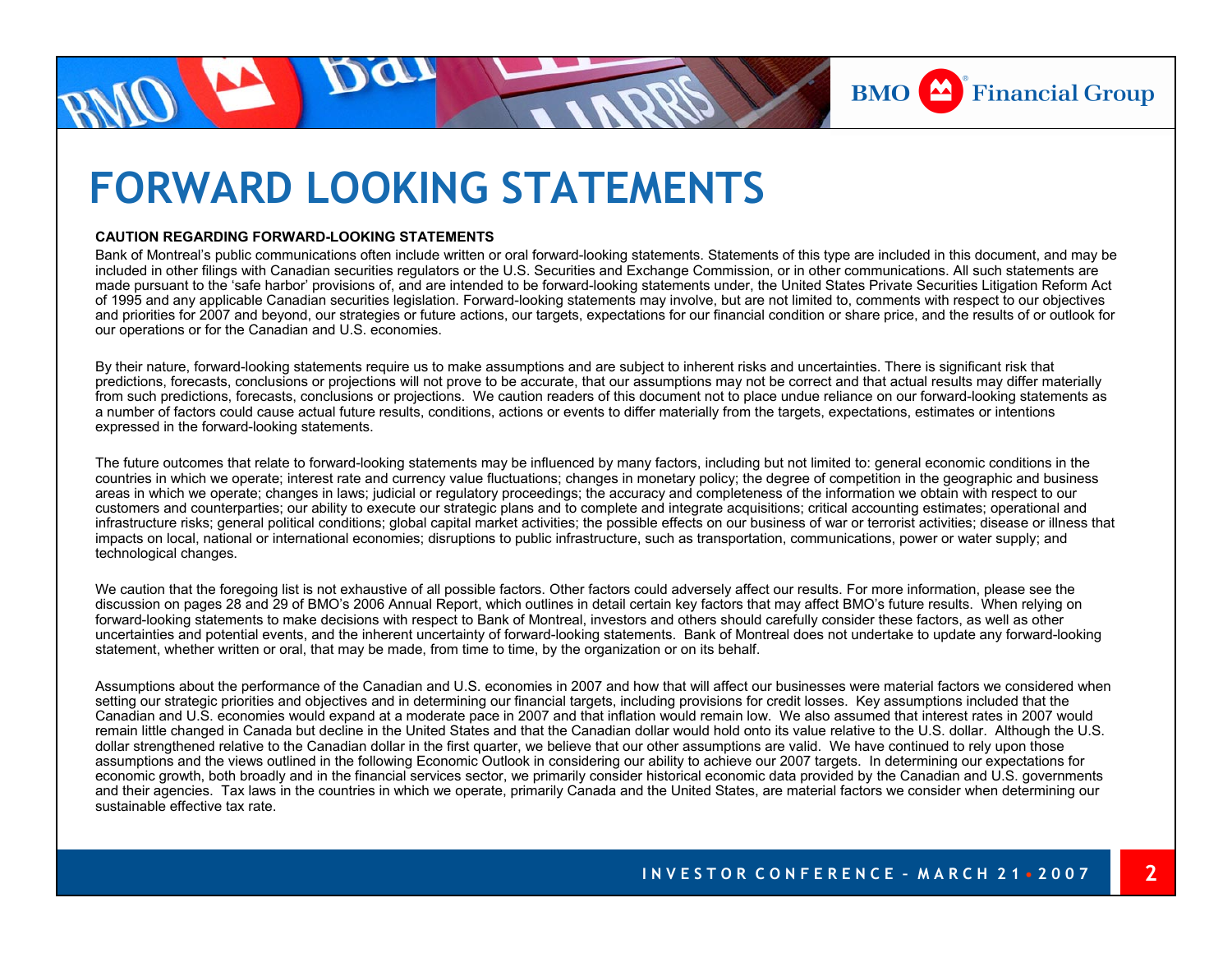

# **BMO - Q1 2007 FINANCIAL HIGHLIGHTS**

|                                             | <b>Net</b><br><b>Income</b> | <b>EPS</b> | <b>EPS</b><br>Growth | Cash<br><b>EPS</b> | <b>ROE</b> | <b>Specific</b><br><b>PCL</b> | Tier 1<br><b>Capital</b> | Cash<br>Productivity |
|---------------------------------------------|-----------------------------|------------|----------------------|--------------------|------------|-------------------------------|--------------------------|----------------------|
| <b>Excluding</b><br>Restructuring<br>Charge | \$673MM                     | \$1.30     | 11.1%                | 1.32               | 18.0%      | \$52MM                        | $9.90\%$                 | 61.7%                |
| <b>As Reported</b>                          | \$585MM                     | \$1.13     | $(3.4)\%$            | 1.15               | 15.7%      | \$52MM                        | $9.90\%$                 | 66.9%                |

#### **Key Messages** (Measures below exclude Restructuring Charge)

- $\bigcirc$ Good quarter driven by high quality operating performance
- $\bigcirc$ EPS grew 11.1%, excluding restructuring charge
- $\bigcirc$ Revenue growth of 4.1% Y/Y
- $\bigcirc$ Expenses well managed, growing 2.8% Y/Y
- $\bigcirc$ Cash productivity of 61.7% improved 72 bps
- $\bigcirc$ Net interest margins stable for P&C Canada and Total Canadian Retail
- $\bigcirc$ Total bank effective tax rate of 26.1%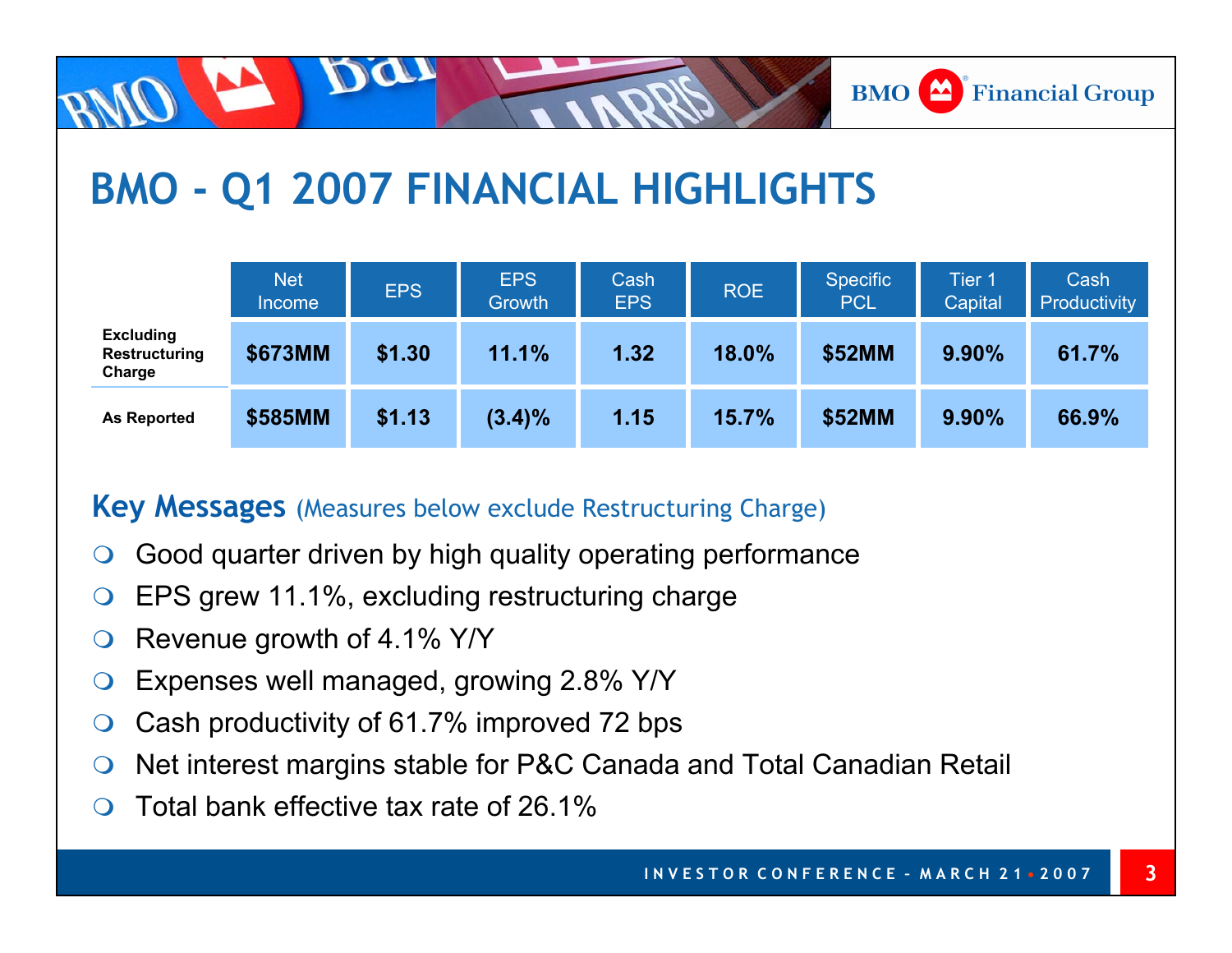

### **Q1 2007 GROUP NET INCOME**

#### **P&C Canada Net Income of \$292MM**

- O Increased \$30MM or 12% Y/Y
- $\bigcirc$  Revenue growth of 6.4% driven by volume growth and higher revenue in card business
- $\bigcirc$  Expense growth of 4.1% due to expansion of sales and service staff

#### **P&C U.S. Net Income of US\$25MM**

- O Decreased US\$3MM or 15% Y/Y
- $\bigcirc$  Revenue growth of 0.8%
- Expense growth of 8.0% supporting business volumes and costs associated with new branch technology platform

#### **IBG Net Income of \$219MM**

- O Decreased \$3MM or 2% Y/Y
- $\bigcirc$  Revenue decreased 3.6% as trading revenues declined from record high levels in Q1 06
- Expenses declined 1.2%

#### **PCG Net Income of \$95MM**

- O Increased \$4MM or 4.2% Y/Y
- Revenue growth of 8.9% due to higher fee-based and commission revenue

**4**

Expense growth of 9.7%

#### **Corporate Services Net Income of \$38MM**

- **O** Excludes restructuring charge
- ◯ Increased \$40MM Y/Y due to lower taxes, better revenues and lower expenses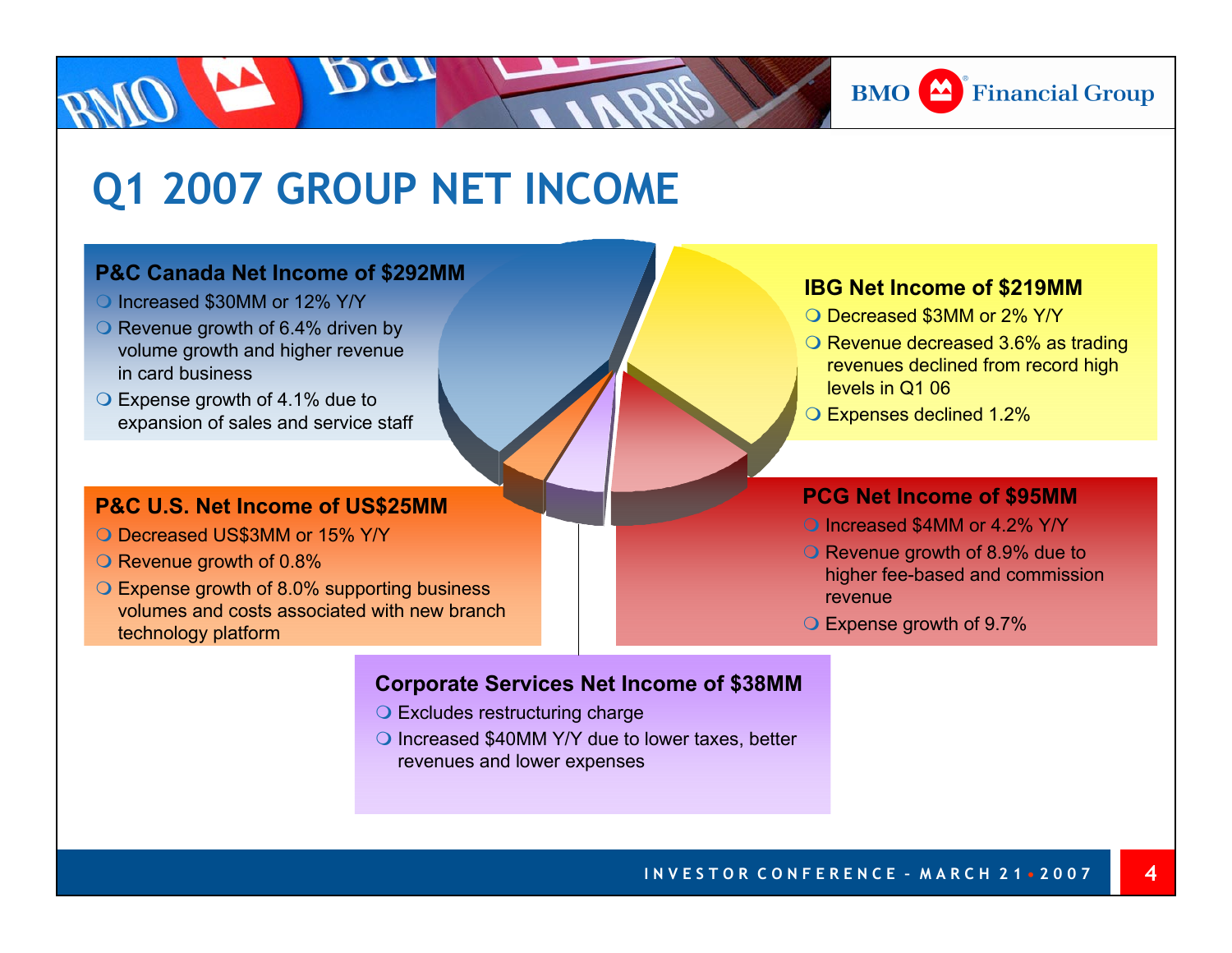#### **BMO** Financial Group

## **FINANCIAL HIGHLIGHTS – P&C CANADA**

Dan

| <b>P&amp;L (\$MM)</b>      | Q1 06 | Q4 06 | Q1 07 |
|----------------------------|-------|-------|-------|
| Net Interest Income (teb)  | 726   | 755   | 760   |
| Non-interest revenue       | 370   | 403   | 406   |
| <b>Total Revenue</b>       | 1,096 | 1,158 | 1,166 |
| <b>PCL</b>                 | 78    | 79    | 80    |
| <b>Expenses</b>            | 624   | 675   | 649   |
| <b>Provision for taxes</b> | 132   | 132   | 145   |
| Net Income                 | 262   | 272   | 292   |
|                            |       |       |       |
| NIM (bps)                  | 267   | 266   | 267   |
| Cash Productivity (%)      | 56.7  | 58.1  | 55.5  |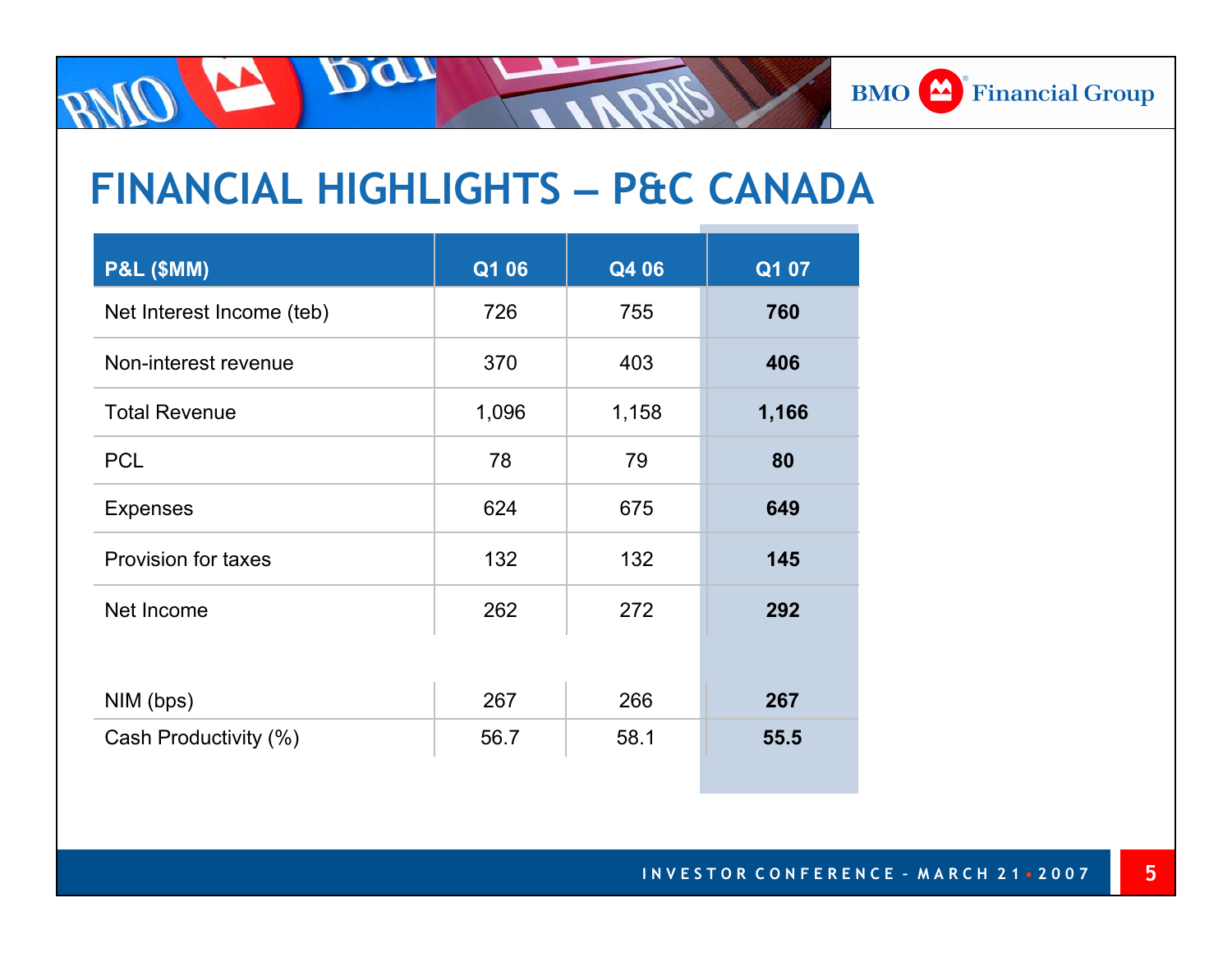

### **BMO - 2007 STRATEGIC PRIORITIES**

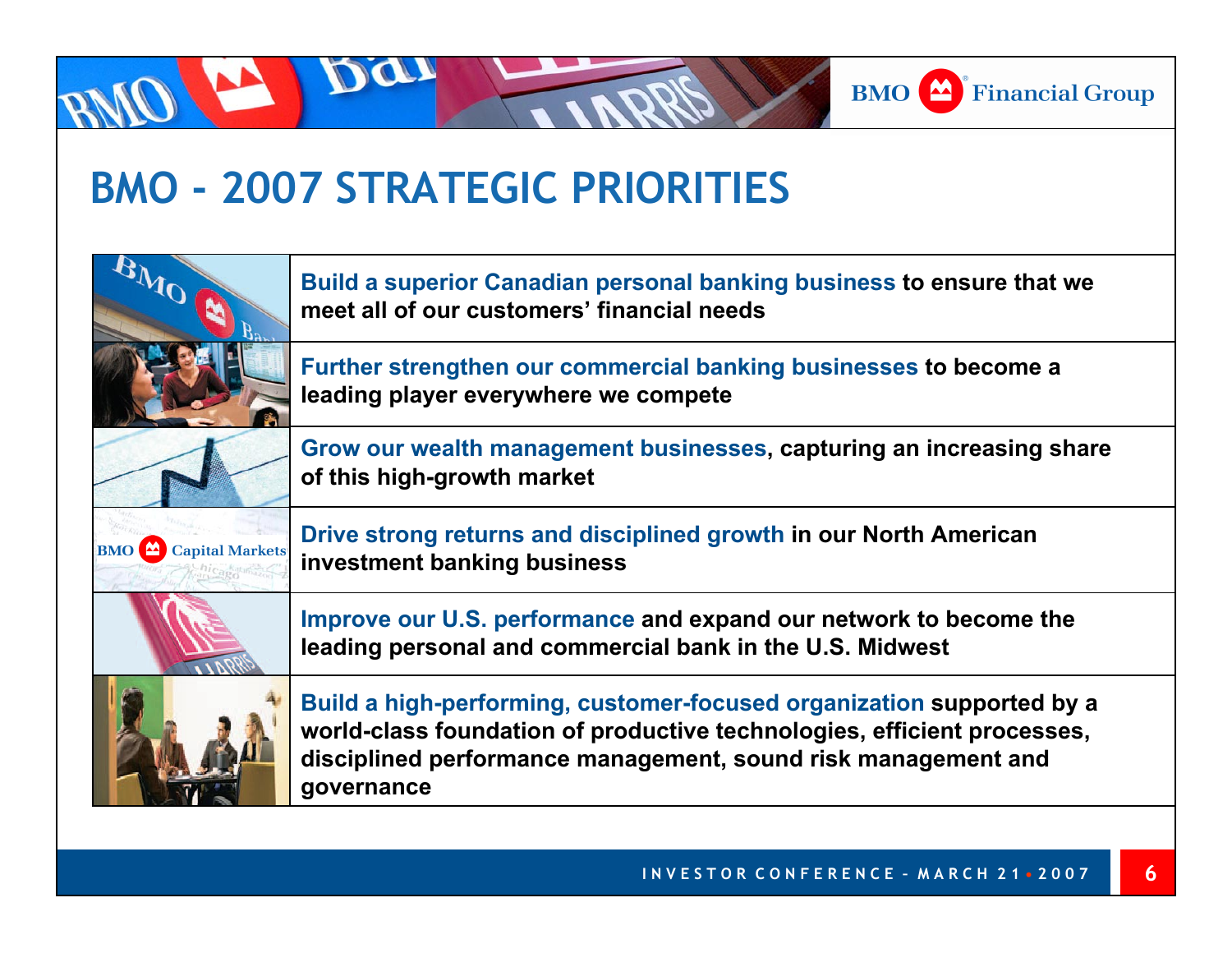#### **PERSONAL & COMMERCIAL BANKING – CANADAWhere we're going, what we're doing**

#### **Management Agenda**

- $\bullet$ **Build loyalty through a better customer experience Build loyalty through a better customer experience**
- $\bullet$  **Optimize our distribution network and specialized sales Optimize our distribution network and specialized sales forcesforces**
- $\bullet$ **Improve our personal banking performance Improve our personal banking performance**
- $\bullet$ **Continue to leverage our strengths Continue to leverage our strengths**

**BMO** Financial Group

**7**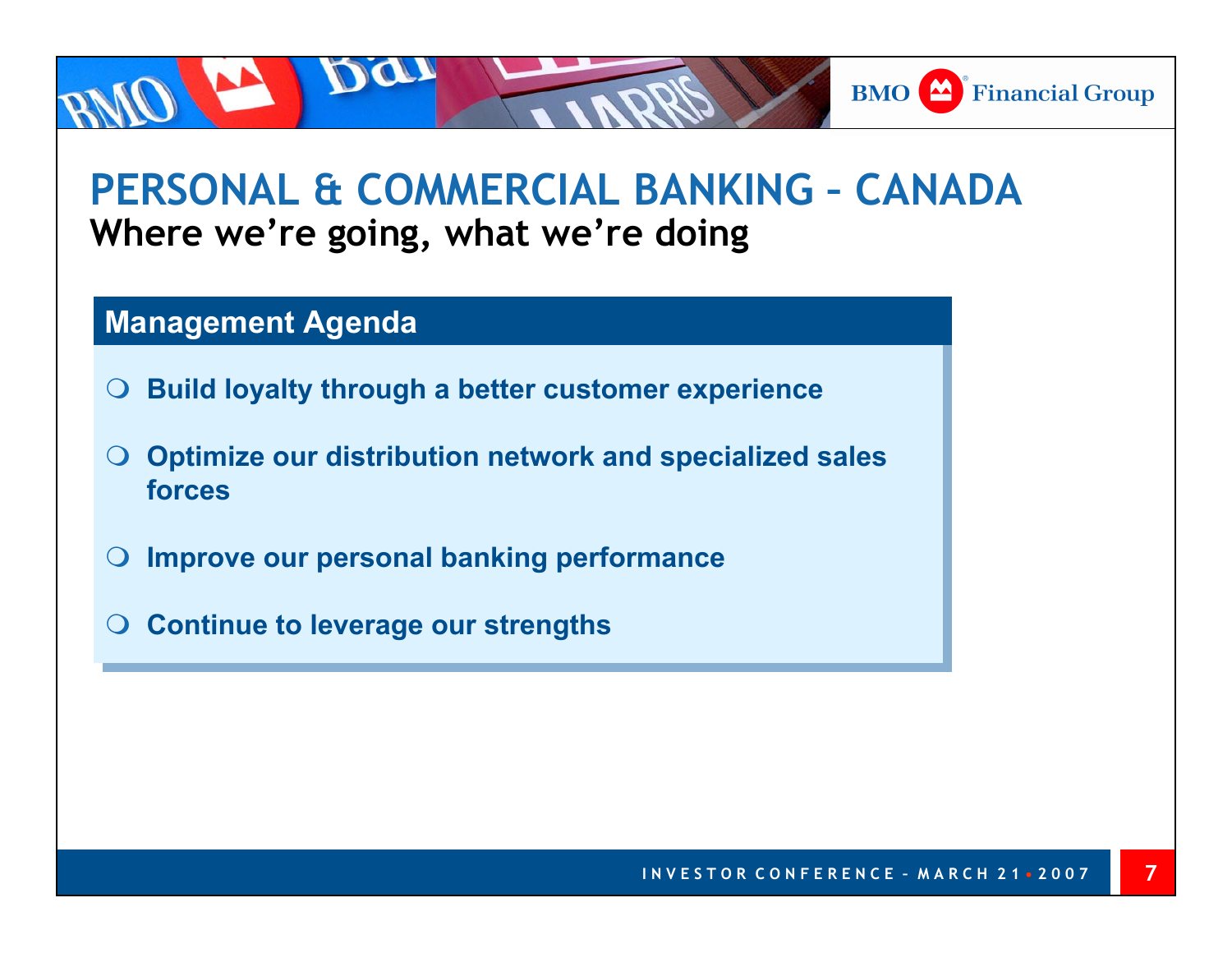# **PERSONAL LOANS –PERFORMANCE**

- $\bigcirc$ Strong volume growth Y/Y
- $\bigcirc$  Customer Welcome Offer driving volume growth:
	- $\blacktriangleright$  Average of 2.5 products per customer on account opening
- $\bigcirc$  Market share increase in personal lending 11 bps Q/Q, 9 bps Y/Y

**Personal Loans Year-Over-Year Growth (%)**

**BMO** Financial Group



**Q1 06 Q4 06 Q1 07**

Personal share statistics are issued on a one-month lag basis. (Q1.07: December 2006) Source:, Consumer Loans– Bank of Canada,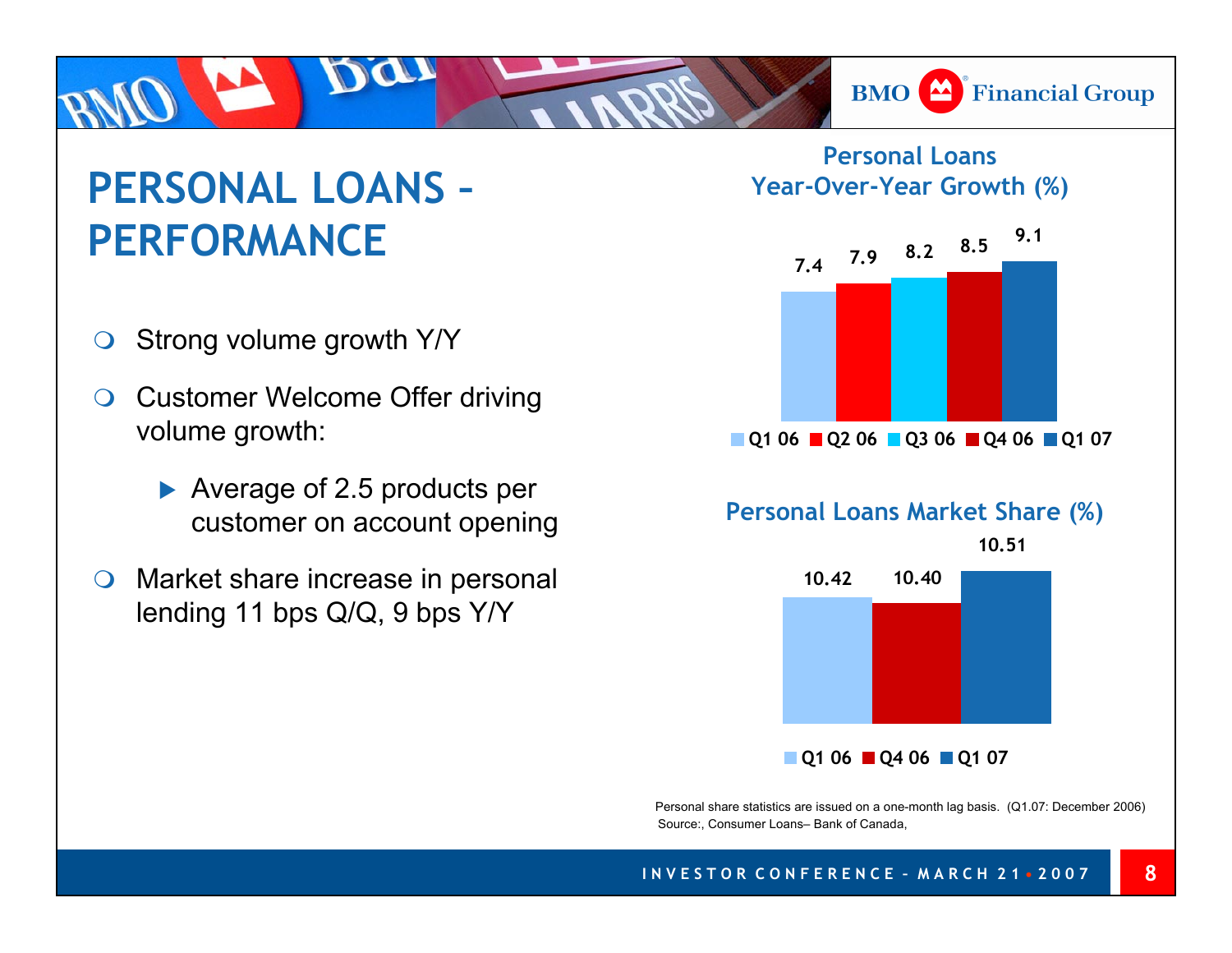# **PERSONAL BANKING –THE OPPORTUNITY**

- $\bigcirc$  Improve personal deposits and residential mortgages results
	- $\blacktriangleright$  Accelerate growth in personal deposits
	- $\blacktriangleright$  Focus on proprietary channels to grow residential mortgages

#### **Personal Revenues (\$MM)**

**BMO** Financial Group



#### **Personal**

Personal includes Residential Mortgages, Personal Loans, Personal Deposits, Term, Mutual Funds, Insurance and Other.

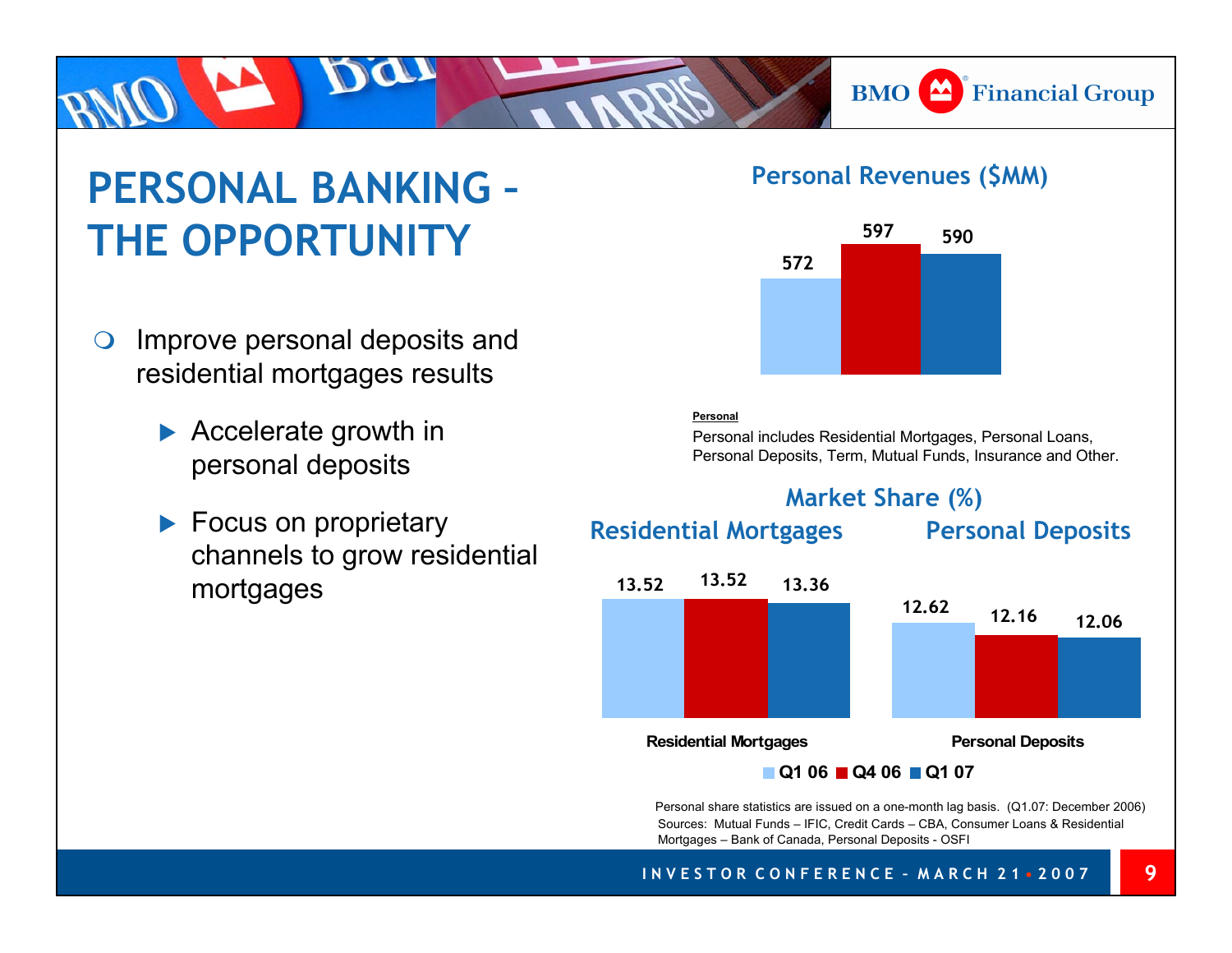

## **PERSONAL BANKING – THE OPPORTUNITY**

- $\bigcirc$  Revenue growth and net promoter scores key metrics to measure performance
- $\bigcirc$  Opportunity to increase lending within current risk appetite concentrating on secured lending
- $\Omega$  Review mix of staff and continue to build specialized sales forces, specifically mortgage specialists and financial planners

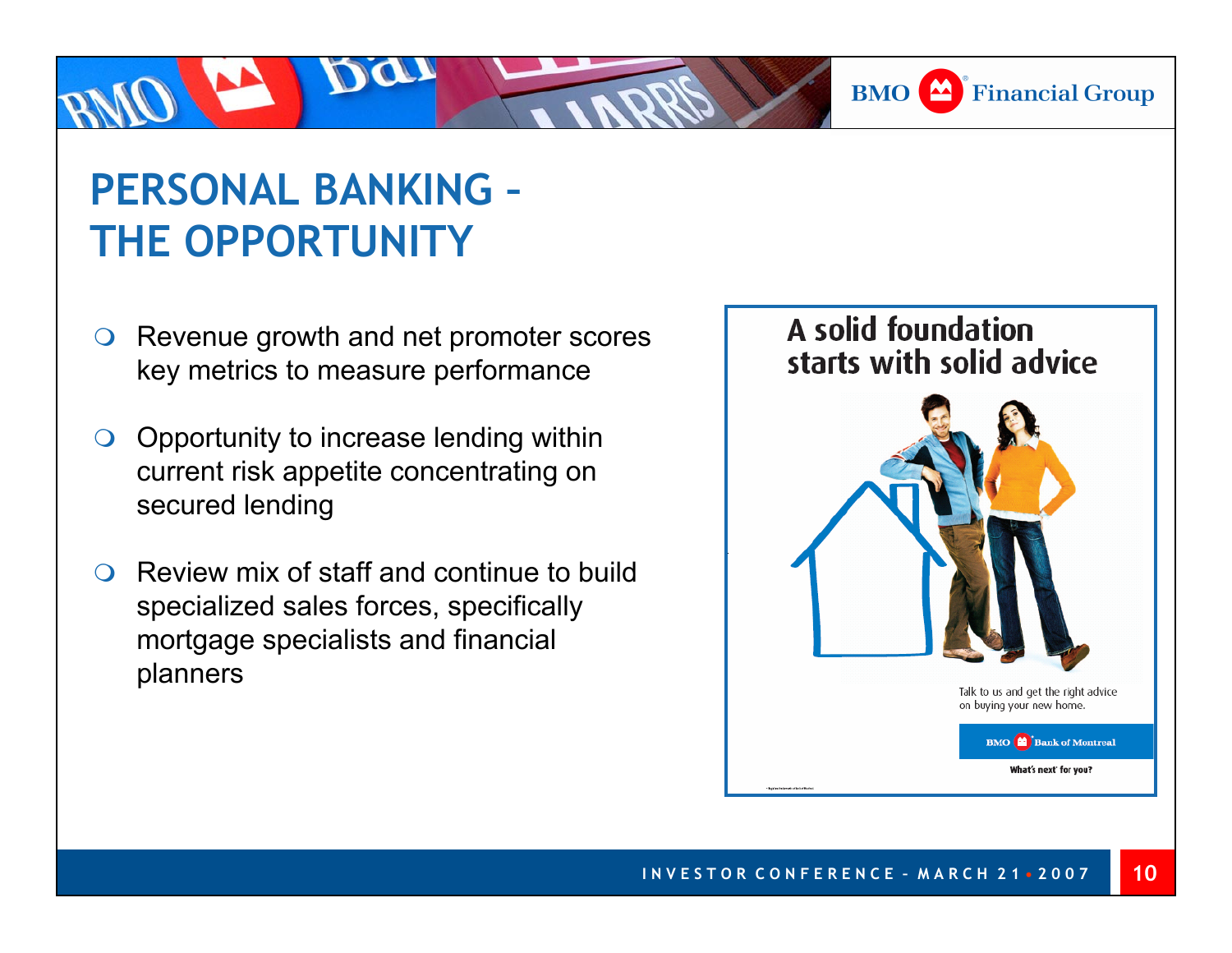## **PERSONAL BANKING –OUR OPPORTUNITY**

- $\bigcirc$  Continue to build and optimize our branch network with a focus on key communities
- $\bigcirc$ Reduce account opening time
- $\bigcirc$  New technology to consolidate information results in more time to spend with customers

# **Best of BMO**

**BMO** Financial Group

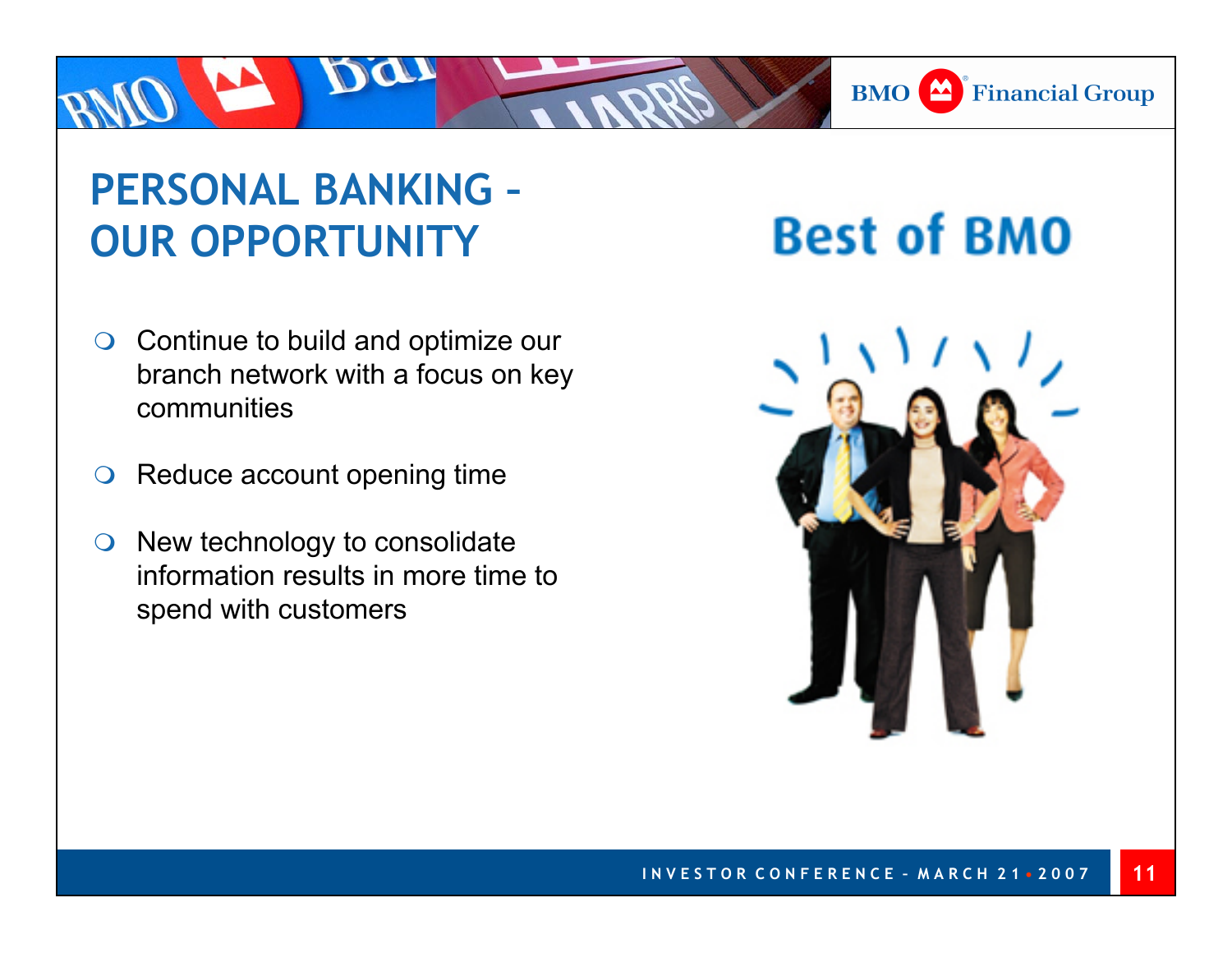**BMO** Financial Group

## **COMMERCIAL BANKING –PERFORMANCE**

- ◯ Continued strength in the upper end of the commercial market as well as strong growth in loan balances over \$1MM
- $\bigcirc$  Maintained #2 market position in business loans <\$5MM
- $\Omega$  Good volume growth Y/Y in total commercial
	- $\blacktriangleright$  Average loans and acceptances up 6.8%
	- ▶ Average deposits up 10.2%

#### **Commercial Revenue (\$MM)**



**\$0 - \$1MM \$1MM - \$5MM**

**Q1 06 Q4 06 Q1 07**

1 Business loans (Banks) are issued by CBA on a one calendar quarter lag basis (Q1.07: September 2006) Market share restated to reflect the latest CBA data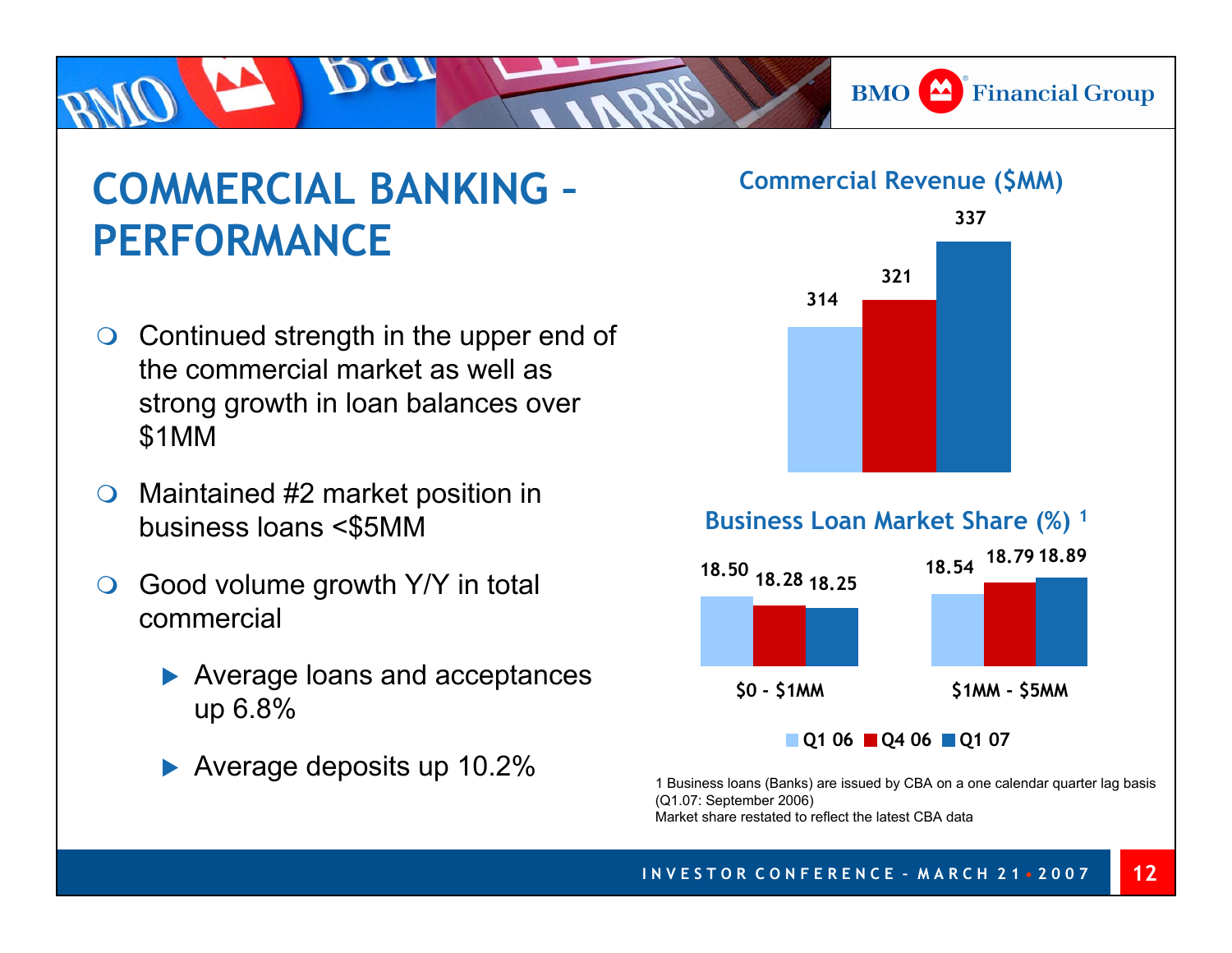**BMO** Financial Group

# **COMMERCIAL BANKING –OUR OPPORTUNITY**

- $\bigcirc$  New operating units focused solely on commercial business in the key Toronto, Montreal and Vancouver markets will facilitate future growth
- $\bigcirc$  Specifically in the \$0-1MM market we have a program to grow, starting with simplified product offerings and expansion of the front-line sales force

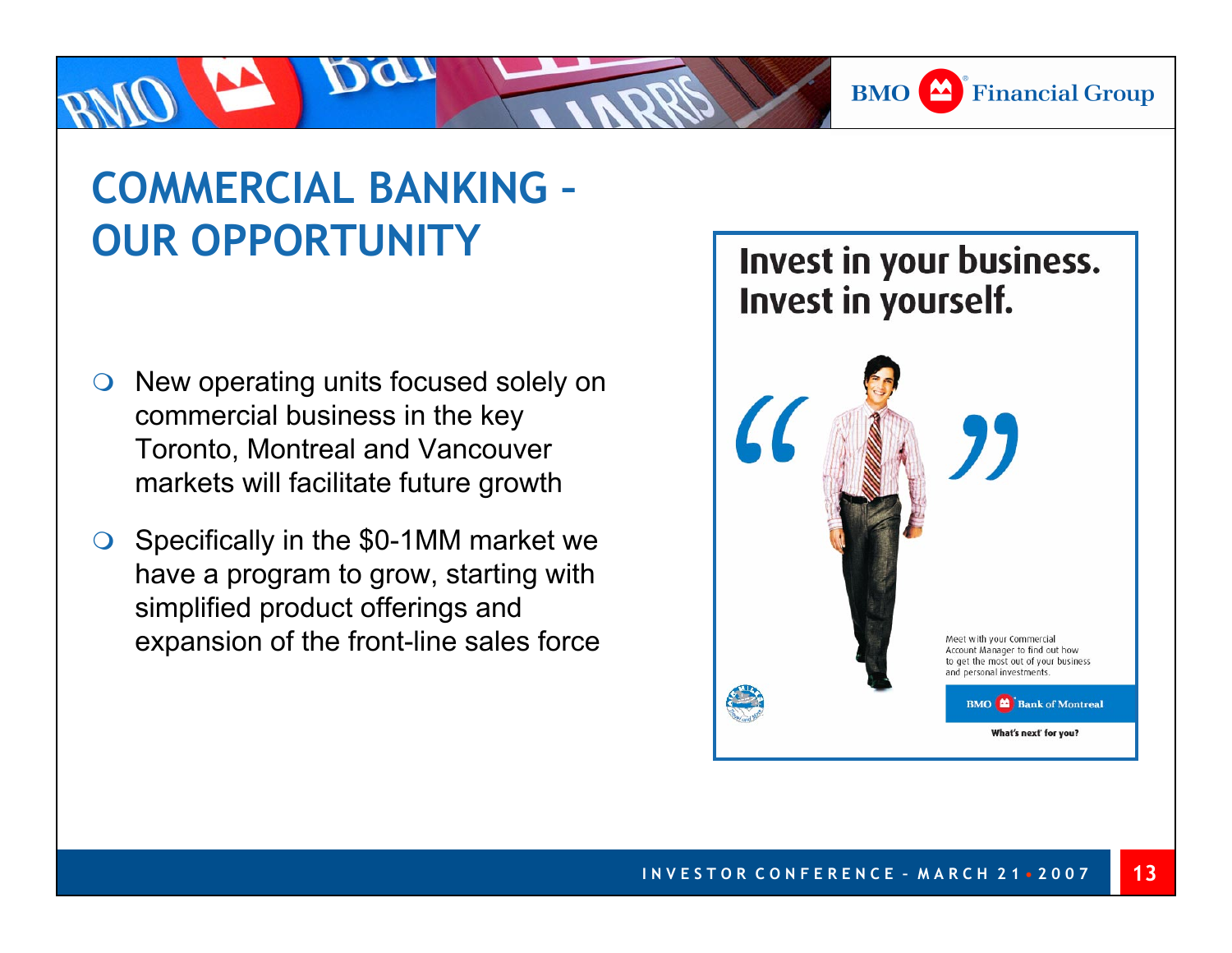# **CARDS –PERFORMANCE**

- $\bigcirc$ Strong revenue growth Y/Y
- $\Omega$  In F2006:
	- $\blacktriangleright$  Lowest attrition rate in 7 years
	- $\blacktriangleright$  23% increase in new accounts, 105% increase in branch originations
- $\bigcap$ 55% of customers have a BMO MasterCard
- $\bigcap$  Market share
	- $\blacktriangleright$  #3 in Canada
	- $\triangleright$  Corporate card #6 in North America for Large Corporate/Mid Market

#### **Card Revenue (\$MM)**

**BMO** Financial Group



1 Net Retail Sales (NRS) refer to card volume less transfers and cash advances. NRS include both retail and corporate card business, and are on a two-month lag basis. (Q1.07: November 2006)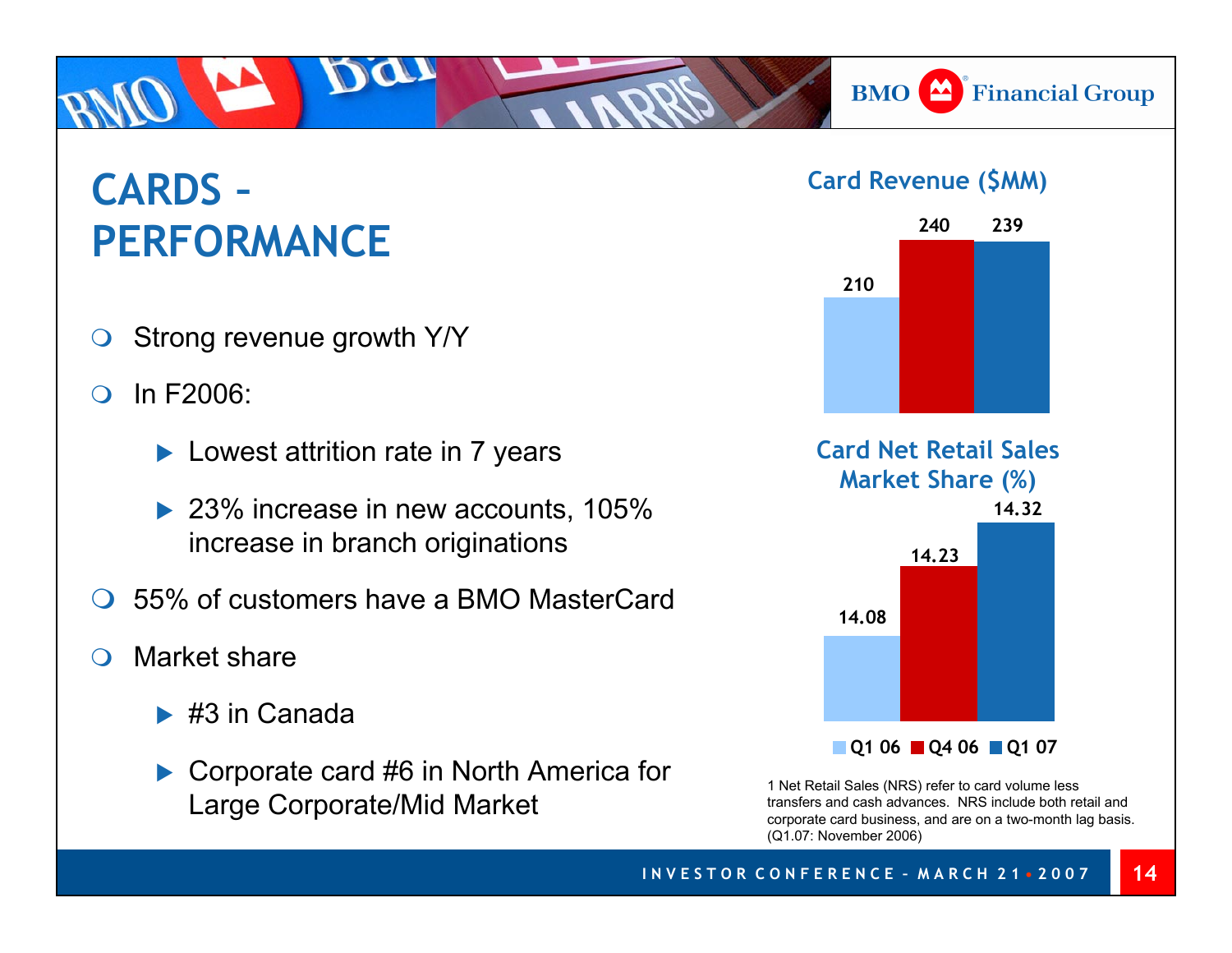# **CARDS –OUR OPPORTUNITY**

Da

- $\bigcirc$  More holistic view of payments, including Moneris®
- $\bigcirc$  Greater and more effective utilization of branch network
- $\bigcirc$  Expand the security and usability of our product



**BMO** Financial Group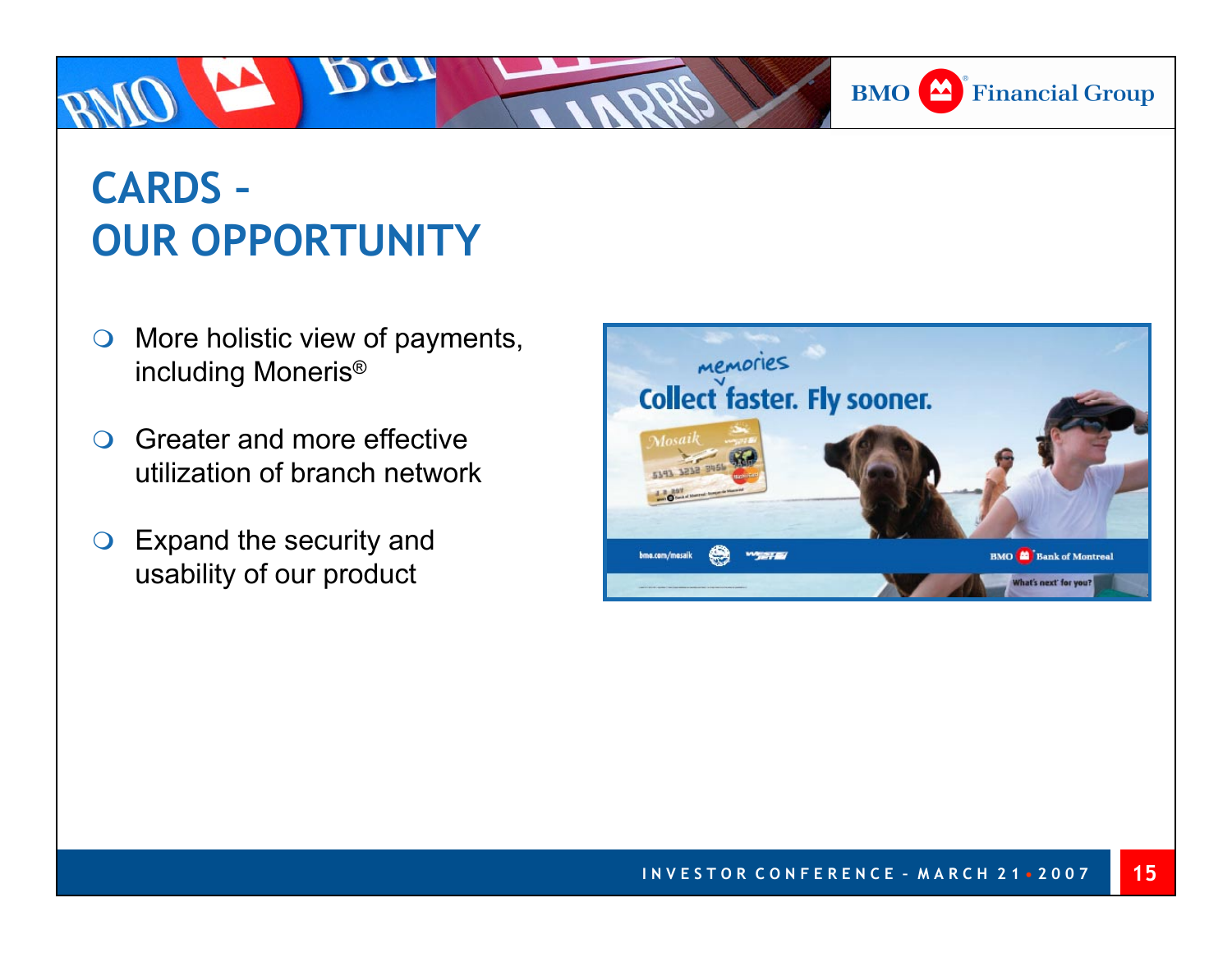

**BMO** Bank of Montreal

**BMO 2** Bank of Montreal

**BMO** Bank of Montreal

### **KEY TAKEAWAYS:**

- $\bigcirc$ Solid Franchise
- $\bigcirc$  Opportunities exist – we are taking action
- $\bigcirc$  Improvements expected to take hold over the course of 2007

Our Newest Addition: Thompson & Maple Branch, Milton, Ontario.



**MO Thompson & Ma** 

1001 Maple Avenue Milton, Ontario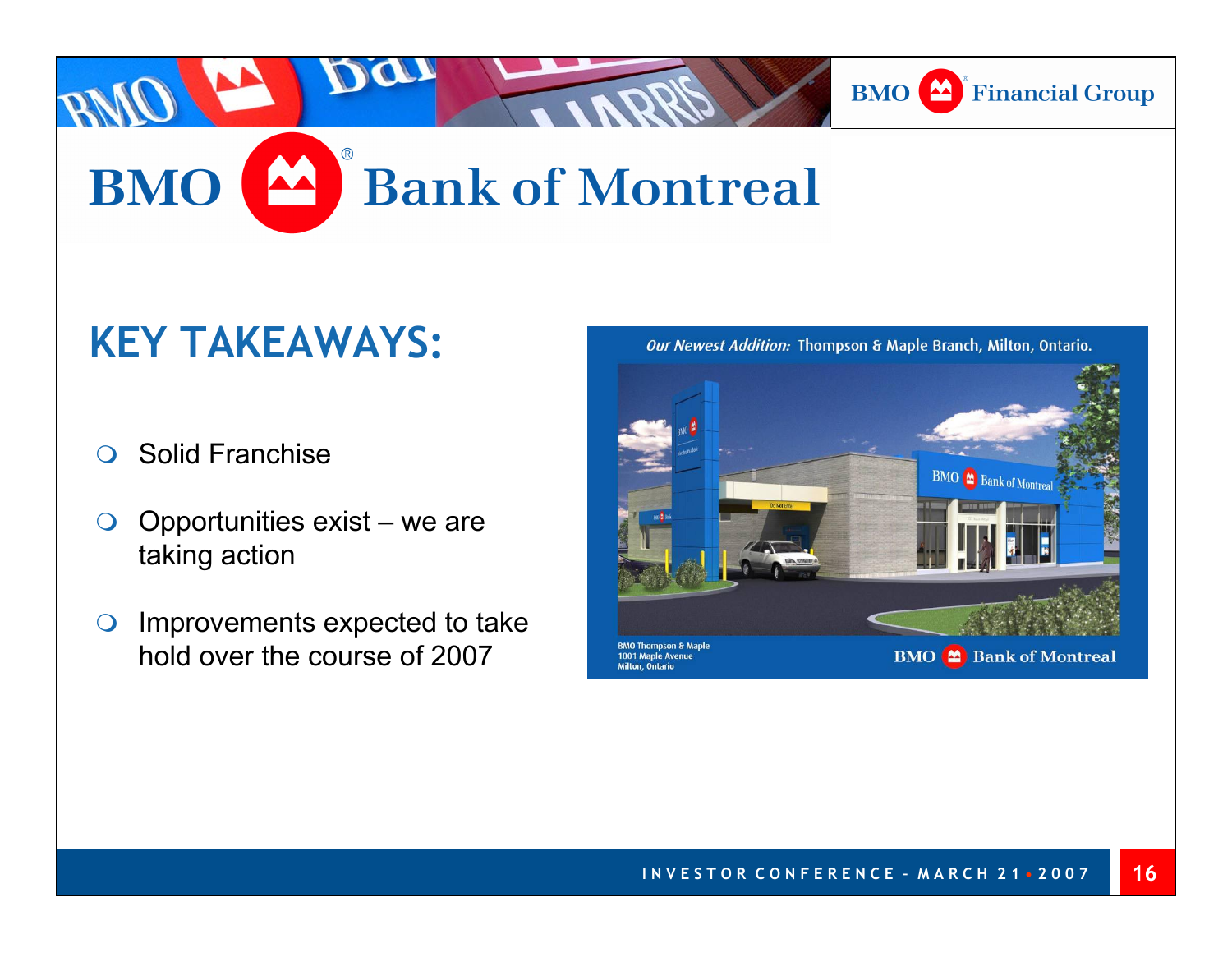